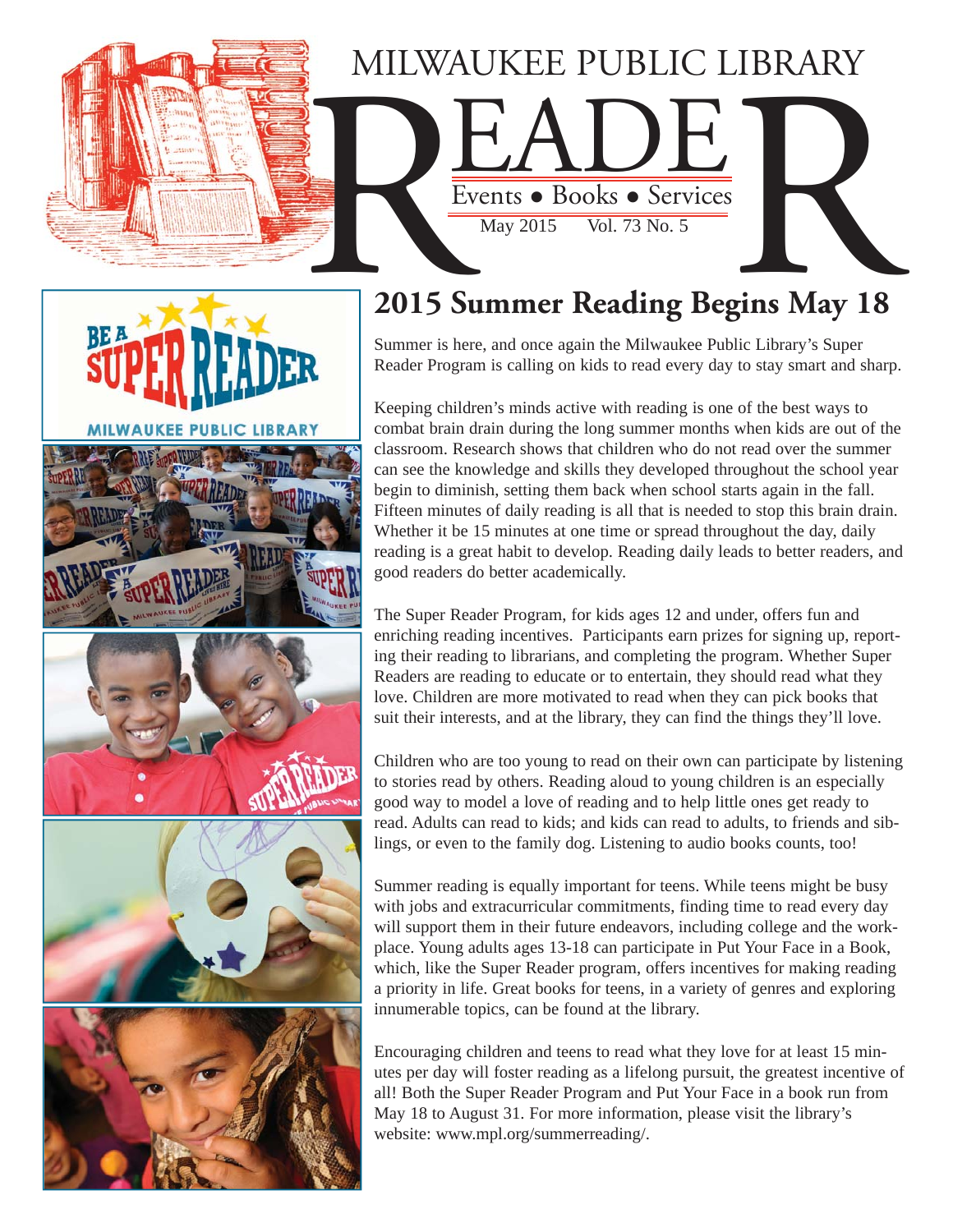FROM THE





I'm always delighted to walk through our libraries in the summer and see them crowded with children filling out Summer Reading folders, participating in programs, carrying home yard signs, window clings and free books. It brings to mind my own

excitement as a child whenever summer reading time rolled around full of the promise of lazy summer days spent reading the many favorite books I discovered at the library.

But why should the kids have all the fun? There's no reason summer reading excitement should stop at any age. Librarians are always ready with new recommendations for the next great read. Give them the titles of the last few books you enjoyed and they'll find something new that fits your interests.

And speaking of something new, stop by the new East Branch and take part in the **Book to Art Club** for adults. Engage with popular literature in a hands-on, imaginative way each month. Read the selected novel, then work on an art project inspired by the story. **The first program in the series is on Tuesday, May 26 at 6 p.m.** and features *Where'd You Go, Bernadette* by Maria Semple. Register for the program online at mpl.org or call 414.286.3011 by May 22. Additional programs are scheduled for June 23, July 28 and August 25, all at the East Branch.

How about starting your own summer book club? Get together with friends in the backyard and read this summer's offerings by best selling authors Catherine Coulter, J.A. Jance, Iris Johansen or Stuart Woods while sipping some lemonade or iced tea. Or maybe it's time to put that new fire pit to use for an evening of scintillating literary conversation by starlight?

Whether you take a book to the beach, on the plane, or just in the backyard, make reading a special part of your summer this year and feel like a kid again!

# **Wheeling Through Yellowstone**

**Early Bicycling in America's First National Park, 1883-1898**

Between 1883 and 1898 a number of intrepid tourists and African-American members of the 25th Infantry Bicycle Corps rode their bicycles through some of the most amazing scenery and worst roads in the country.

Historian and Yellowstone Park Ranger Wes Hardin describes the triumphs and trials of this unique experience in an illustrated talk on **Saturday, May 9 at 2 p.m.** in Central Library's Richard E. and Lucile Krug Rare Books Room.

A rare document from the Krug Rare Books Room titled *Military Cycling in the Rocky Mountains* was consulted for this program and will be on display.

Registration is requested; call  $286 - 3071$ .  $\Box$ 





**Vision:** The Milwaukee Public Library is an anchor institution that helps build healthy families and vibrant neighborhoods – the foundation of a strong Milwaukee. **Mission:** Inspiration starts here – we help people read, learn, and connect.

Library Director ............................................................ Paula A. Kiely Board of Trustees .......................................................... John Gurda, president; Michele Bria, vice president; Supv. Theodore Lipscomb, financial secretary; JoAnne Anton, Denise Callaway; Ald. Milele Coggs; Sharon Cook; Ald. Ashanti Hamilton; Ald. Nik Kovac; Chris Layden; Joan Prince; Dir. Mark Sain MPL Foundation Board of Directors President ............ Arthur Harrington Friends of the Milwaukee Public Library President .... Marsha Huff

The Reader is published ten times per year by the Milwaukee Public Library to celebrate reading and share news about books, library services and events. The Reader is mailed to members of the Friends of the Milwaukee Public Library, distributed free at library locations and available at www.mpl.org. Call (414) 286-3572 or send

an e-mail with questions or comments to mailbox@mpl.org

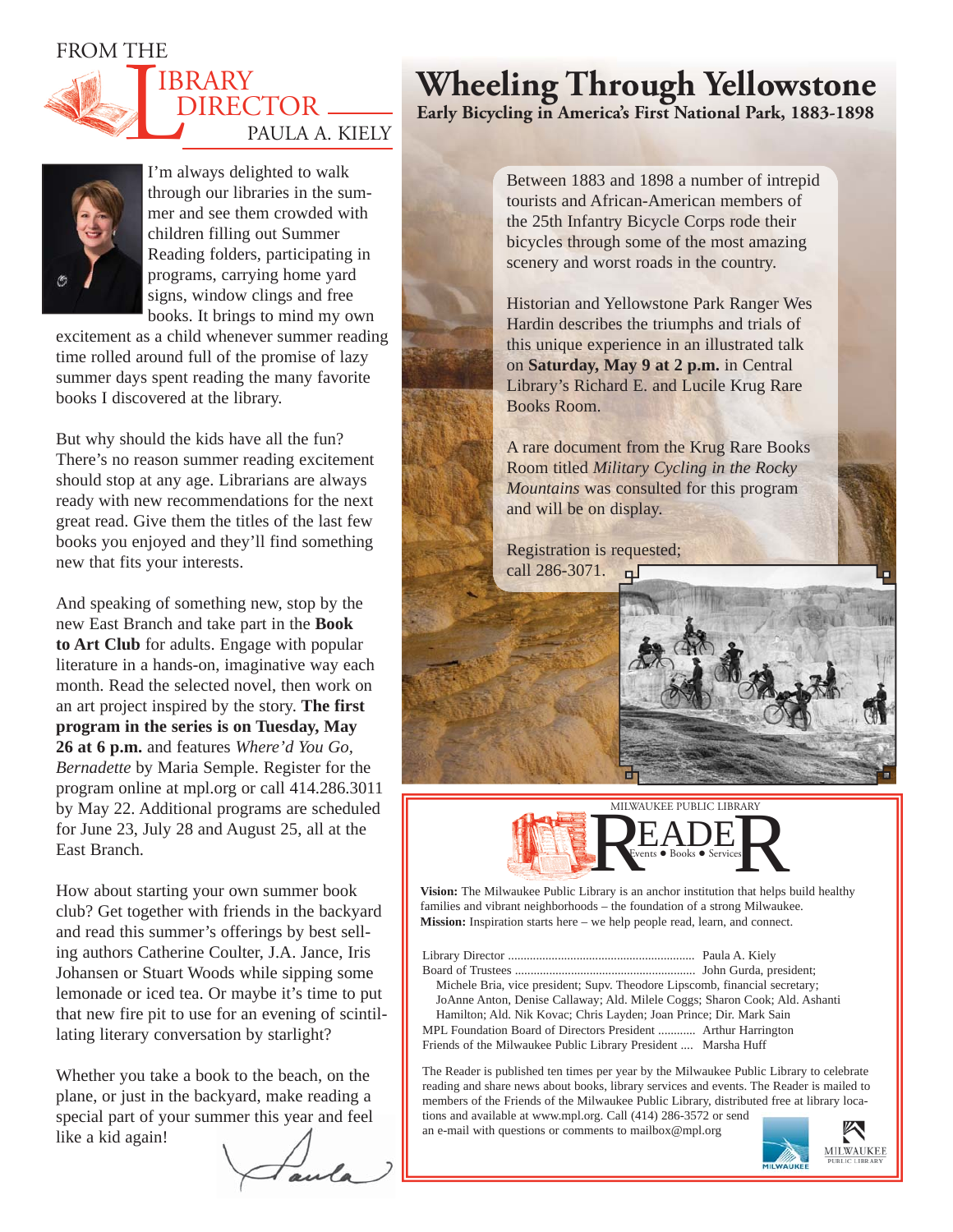

## **Friends and Docents Tour Studios Preserving Historic Central Library**



Elsewhere, designers were producing restoration renderings using Photoshop and 3D modeling software. We gingerly touched gossamer sheets of gold leaf and viewed miniscule paint core samples from Central Library through a 3D microscope.

Thanks for letting us participate in this tour!

*Submitted by Pauline Beck, Friends member Photo above: Touring Conrad Schmitt Studios; right: cutting lead channel Pauline Beck photographer*

TOUR. To learn more about becoming a docent, please call (414) 286-8720.

### **Take a Tour of Beautiful Central Library**

What a thrill to tour the renowned Conrad Schmitt Studios in February with fellow Friends members and docents! On the workroom floor, artisans were laboring on stained glass using methods passed down through the ages.



### **Docent Tour Founder Elaine Berke Retires**

It is with much appreciation that the staff of the Milwaukee Public Library recognizes Elaine



Berke for 26 years of exemplary service as a volunteer and docent.

Elaine shared her expertise from years of docent work at the Milwaukee Art Museum and worked closely with Library staff to develop a docent-led architectural tour of the Central Library after years of renovation work were completed.

The program launched in 2001 and since then, Elaine has given tours for hundreds of visitors, some of whom were inspired to then volunteer as docents themselves.

Elaine officially retired from docent service in April.





### **Summer Used Book Sale**

Saturday, June 20, 9 a.m.-4 p.m. Central Library, 814 W. Wisconsin Ave.

All proceeds from this sale benefit the Milwaukee Public Library. Friends members may enter sales 30 minutes before the public with current membership card. Please use the Eighth Street entrance and present your card. *Next Sale: Sept. 19 ~ 10-cent Sale*

**There will be a 2-for-1 sale in the Bookseller Used Book Store during the sale.**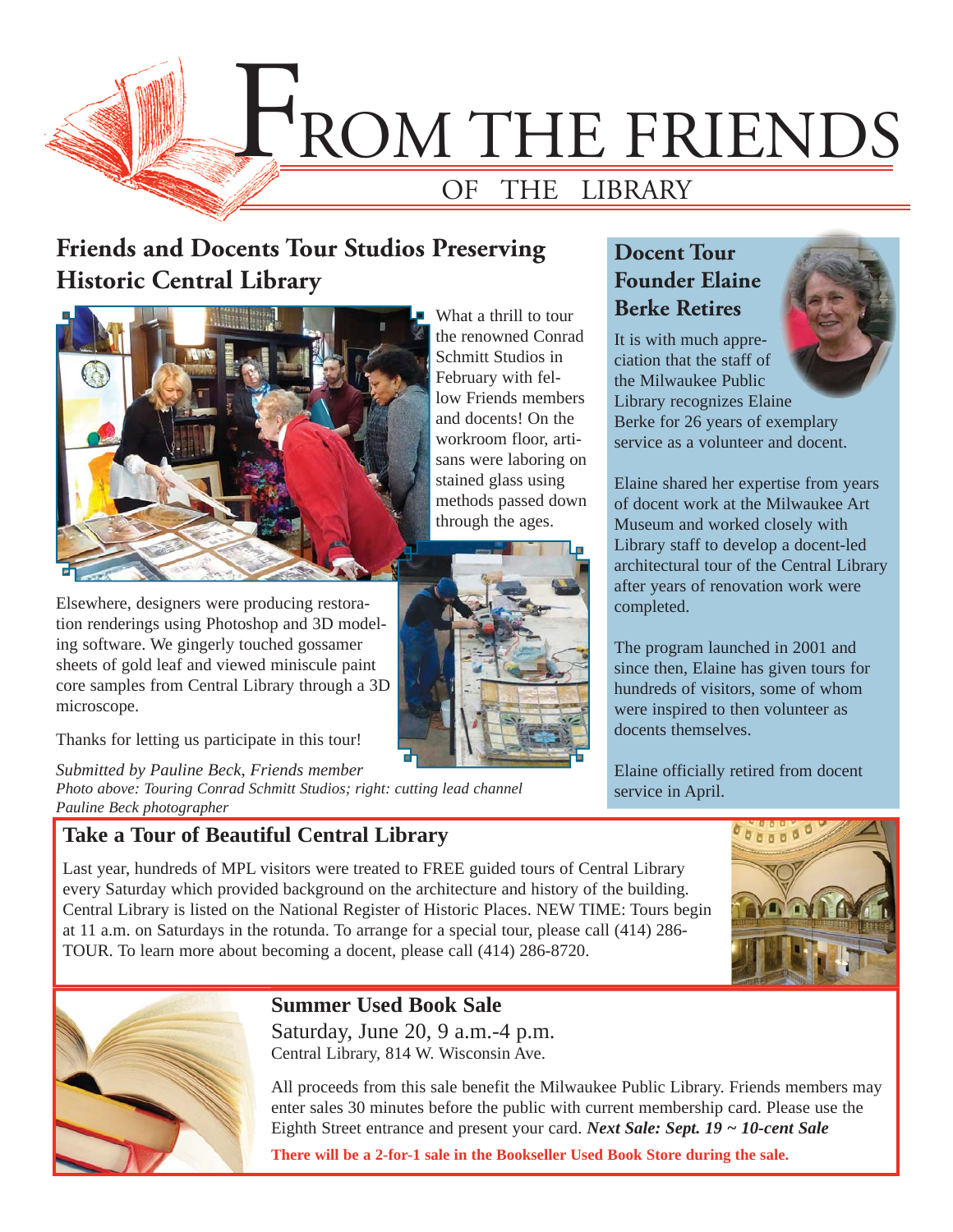

**[Marissa Mayer and the Fight to Save Yahoo](https://encore.mcfls.org/iii/encore/record/C__Rb3804478)** by Nicholas



Carlson. 338.7610067 C284. 2015. C Yahoo was founded in 1994, before Google, or Amazon, or Facebook, and by the late 1990s was the most popular starting point for internet users. Carlson's book details the f fascinating rise and fall of the company and f Mayer's valiant attempt to save it.

#### **[Gods and Kings: The Rise and Fall of Alexander](https://encore.mcfls.org/iii/encore/record/C__Rb3810077)**



**McQueen and John Galliano** by Dana **M** Thomas. 746.920922 T455. 2015. T Thomas, a Paris-based fashion writer for T *Newsweek*, writes about the tragic lives of *N* British designers Alexander McQueen and B John Galliano, while also chronicling the three decades in which fashion went from a t cottage industry to a cutthroat business.

#### **[The Life-Changing Magic of Tidying Up: The Japanese](https://encore.mcfls.org/iii/encore/record/C__Rb3775020)  Art of Decluttering and Organizing** by **A**



Marie Kondo. 648 K822. 2014. M Approach spring cleaning using the A KonMari Method, developed by Japanese K cleaning consultant Marie Kondo, to create, experience and maintain a clutter-free a home. h

#### **Dear Father: Breaking the Cycle of Pain** by J. Ivy.



927.873 I963A. 2015.

["If you don't deal with your emotions, one](https://encore.mcfls.org/iii/encore/record/C__Rb3805759)  day your emotions are going to deal with you." Poet and Grammy Award-winning artist J. Ivy leads an inspiring poetic journey of healing and forgiveness as he shares his emotions of growing up without a father.

#### **Dreamfire** [by Kit Alloway. Young Adult Fiction. 2015.](https://encore.mcfls.org/iii/encore/record/C__Rb3807942)



Enter the Dream universe where Joshlyn Weaver and other dream walkers protect the unsuspecting world from its own nightmares. As Joshlyn begins training a dream walker named Will, a new, powerful force surfaces. Will they be able to stand together and defeat this threat?

#### **The Nightingale** by Kristin Hannah. Fiction. 2015.



"In love we find out who we want to be; in " war we found out who we are." The occupation of France by Nazi Germany drove two sisters to make difficult life-changing choices. Isabelle joined the Resistance and Vianne was forced to accommodate a [German captain after her own husband was](https://encore.mcfls.org/iii/encore/record/C__Rb3794026)  G captured. c

#### **[Dead Wake: The Last Crossing of the Lusitania](https://encore.mcfls.org/iii/encore/record/C__Rb3796445)** by Erik



Larson. 940.4514 L334. 2015. Drawing on the vast array of available archived materials, Larson has produced a compelling, in-depth historical account of the sinking of the British ocean liner Lusitania in this 100th year anniversary of the event.

#### **[The Misadventures of Awkward Black Girl](https://encore.mcfls.org/iii/encore/record/C__Rb3805799)** by Issa Rae 305.48896 R134. 2015.



Rae shares her comical accounts of navigating life as an introvert in a world heavily concentrated on stereotypes. This is a book about growing pains, self-discovery, self-esteem, and the ability to accept the awkwardness in ourselves and others.

#### **And Sometimes I Wonder About You** by Walter Mosley



Mystery. 2015.

Leonid McGill, the NYC based private eye, is back and trying to balance his cases with a chaotic personal life. When asked to track down a client's cousin, Celia, who is about to inherit millions, he declines. But after someone breaks into his office, he finds himself pulled into the mess of

Celia's old-money family anyway. Not that he has time; [he's got to save who he can, incriminate the guilty, find his](https://encore.mcfls.org/iii/encore/record/C__Rb3789261)  own father, reconcile (if possible) with his wife and girlfriend and attend the wedding of Gordo, his oldest friend.

*Contributed by Center Street Library staff Hermoine Bell-Henderson, Carl Chopp, Kim Johnson, and Zarina Mohd Shah and Central Library fiction selector Jacki Potratz.*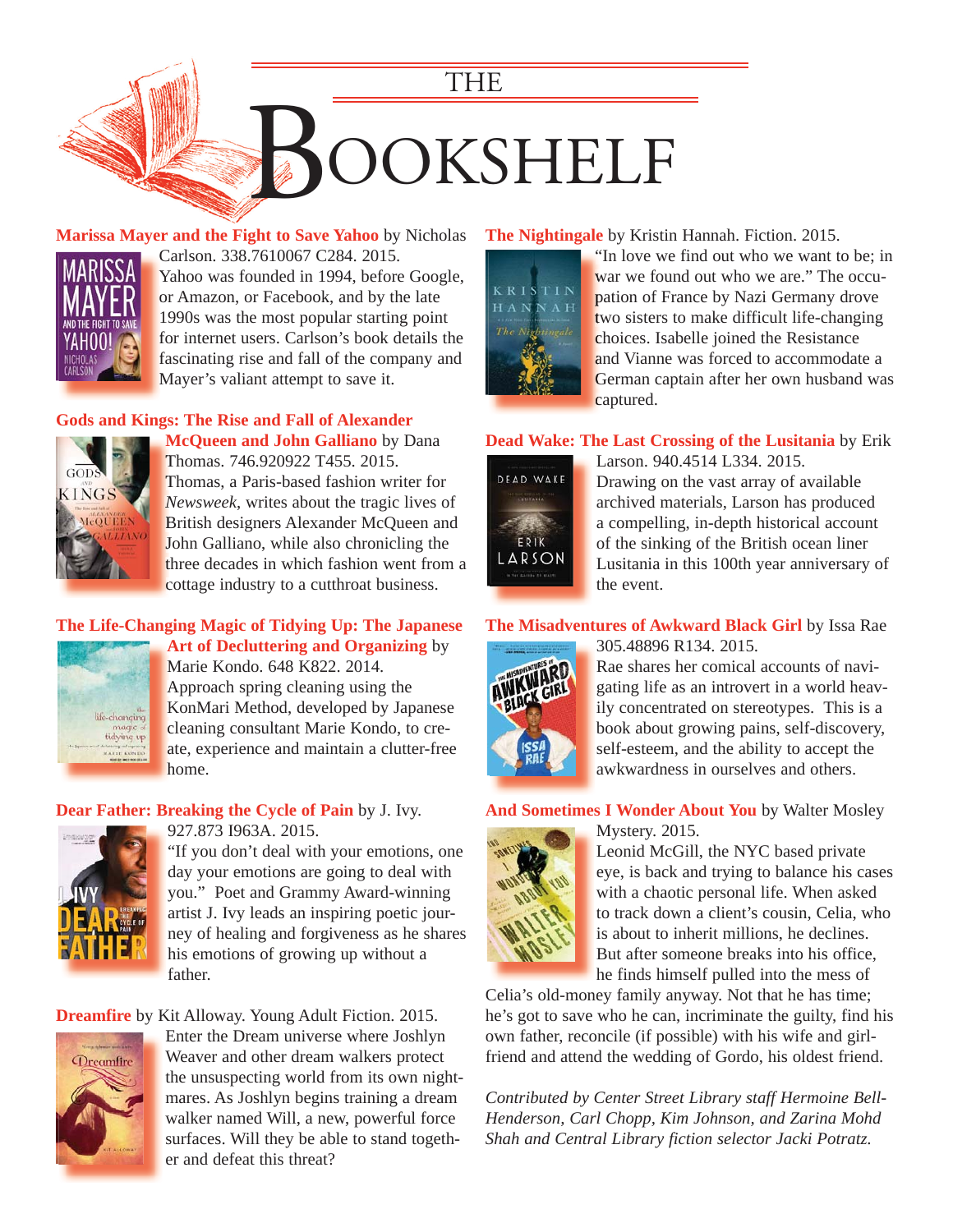



# **Super Power Reads for Super Readers**

Check out one of these books and be inspired to discover your own inner super powers!



**I Am So Brave! A Book About Overcoming Fears** by Stephen Krensky; illustrated by Sara Gillingham. (Ages 2-4) BRD KRENSKY.

In this bright and colorful addition to the Empowerment series, toddlers learn [about facing fears including loud noises,](https://encore.mcfls.org/iii/encore/record/C__Rb3762401)  dogs, and goodbyes.

**Fly!** by Karl Newsom Edwards (Ages 2-5) PIC EDWARDS

Fly desperately wants to be able to do [the things his other animal friends can](https://encore.mcfls.org/iii/encore/record/C__Rb3813957)  do like wiggle, jump, and march. Will Fly discover his own special skill?





**Elephants Can't Jump!** by Jeanne **E** Willis; illustrated by Adrian Reynolds W (Ages 3-6) PIC WILLIS (

All the other animals are able to jump except Elephant, despite his best efforts. [Elephant feels blue until his own unique](https://encore.mcfls.org/iii/encore/record/C__Rb3810600)  E ability is just what is needed to save the day.

**Wild About Us!** by Karen Beaumont; [illustrated by Janet Stevens \(Ages 4-8\)](https://encore.mcfls.org/iii/encore/record/C__Rb3815351)  PIC BEAUMON

Warthog likes himself, warts and all! Join him and other animals as they celebrate their unique qualities in this comical, rhyming story celebrating diversity.





**The Hero in You** by Ellis Paul; [pictures by Angela Padrón \(Ages](https://encore.mcfls.org/iii/encore/record/C__Rb3783810)  5-10) 782.42083 P324Q Readers can learn about some of the most extraordinary people throughout U.S. history and sing along with the CD.



#### **Absolutely Almost** by Lisa Graff. (Ages **A** 8-12) FIC GRAFF 8

Albie is, quite literally, an average fifth-A [grader, which is part of the problem. After](https://encore.mcfls.org/iii/encore/record/C__Rb3748398)  g getting kicked out of his high-achieving g school, his new babysitter helps him see the value of his many strengths.

**El Deafo** by Cece Bell; color by David Lasky (Ages 8 & up) GRPH BELL This graphic novel/memoir, based on Bell's own experience, details her struggles and triumphs in adjusting to hearing loss. While ["The Phonic Ear" initially sets her apart, she](https://encore.mcfls.org/iii/encore/record/C__Rb3771292)  learns to embrace her new superpower.



# **Great Reads for Teens**

Check out one of these exciting teen books this summer and bring back the fun in reading.

| <b>ALL</b>    |  |
|---------------|--|
| THE           |  |
| <b>BRIGHT</b> |  |
| <b>PLACES</b> |  |

**All the Bright Places** by Jennifer Niven **A** (Age  $15 \& \text{up}$ ) FIC NIVEN Theodore Finch is the school misfit. T Violet Markey is dealing with the tragic V death of her sister. Their paths cross on d the ledge of their school's bell tower. Suicidal thoughts swirl through each

of their minds daily. Virginia Woolf's poetry and their [school project may help them see their lives in a different](https://encore.mcfls.org/iii/encore/record/C__Rb3792613)  light.

#### **I Was Here** by Gayle Forman (Age 12 & up) FIC FORMAN

[Cody Reynolds wants to know why her best](https://encore.mcfls.org/iii/encore/record/C__Rb3808251)  friend Meg commited suicide. While retracing her dead friend's footsteps, she makes some startling discoveries.





**Shadow Scale** by Rachel Hartman (Age **S** 12 & up) FIC HARTMAN 1 In the sequel to *Seraphina*, half-dragon, I half-human Seraphina seeks out others h [like herself when war breaks out between](https://encore.mcfls.org/iii/encore/record/C__Rb3811612)  l humans and dragons and she must outwit h a terrifying half-dragon who uses mind-a controlling powers. c